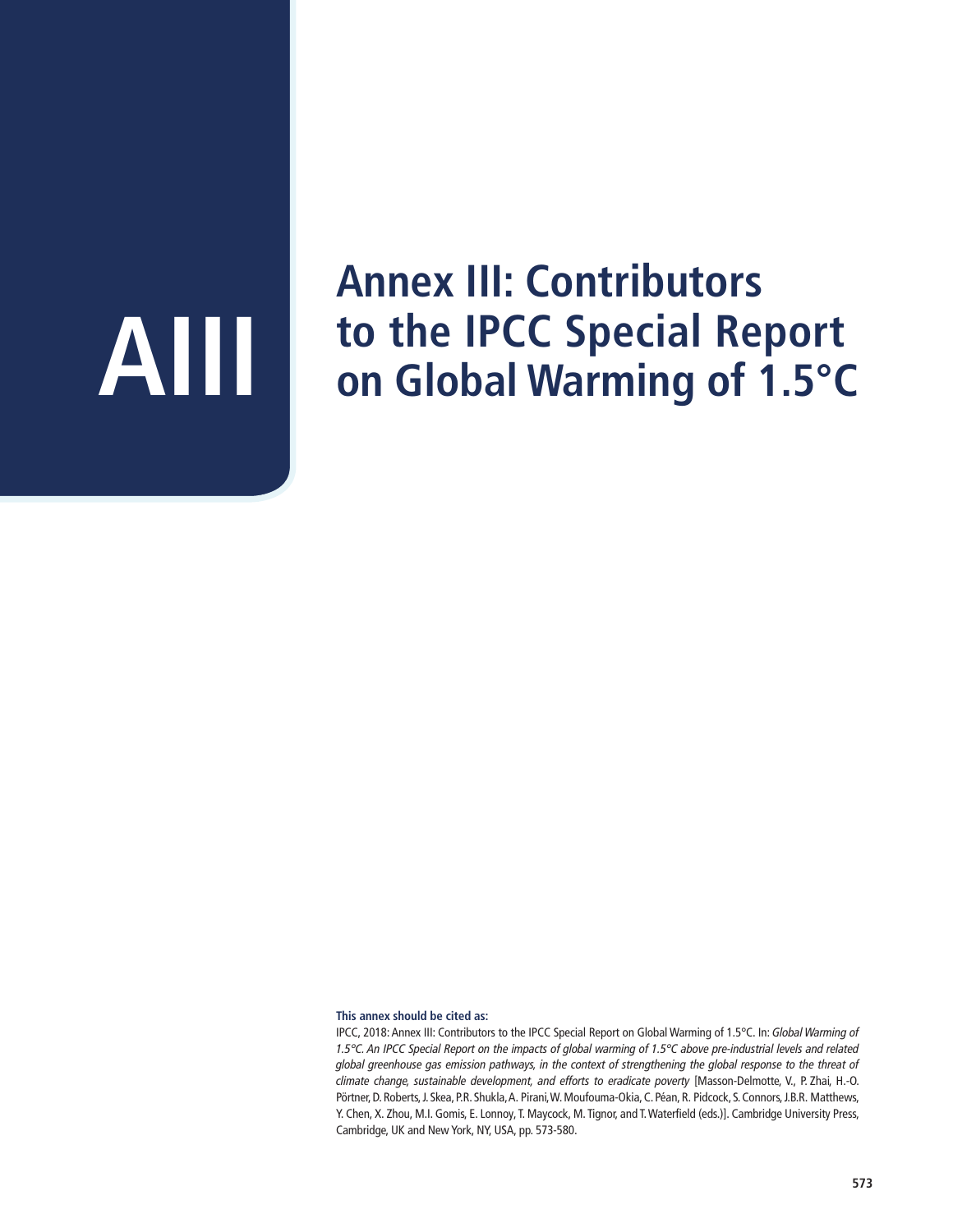**ABDUL HALIM, Sharina** Institute for Environment and Development-LESTARI Malaysia

**ABDULLA, Amjad** Climate Change Department Ministry of Environment and Energy Maldives

**ACHLATIS, Michelle** University of Queensland Australia/ Greece

**ALEXANDER, Lisa** University of New South Wales Australia

**ALLEN, Myles R.** University of Oxford UK

**ANTWI-AGYEI, Philip** Kwame Nkrumah University of Science and Technology Ghana

**ARAGÓN-DURAND, Fernando** Institute for Environmental Studies Program on Sustainable Development El Colegio de México Mexico

**ARAOS, Malcolm** Ministry of Environment and Energy Canada

**BABIKER, Mustafa** Saudi Aramco Sudan

**BAKKER, Stefan Netherlands** 

**BANGALORE, Mook** London School of Economics USA

**BAZAZ, Amir** Indian Institute for Human Settlements India

**BELFER, Ella** McGill University USA

**BENTON, Tim** University of Leeds UK

# **BERRY, Peter** Climate Change and Innovation Bureau Health Canada Canada

**BERTOLDI, Paolo** European Commission Italy

# **BHASKAR CHOUDHARY, Bishwa**

National Institute of Agricultural Economics and Policy Research India

**BINDI, Marco** University of Florence Italy

**BOER, Rizaldi** Center for Climate Risk and Opportunity Management Indonesia

**BOYER, Christopher** University of Washington USA

**BRILLI, Lorenzo** University of Florence IBIMET-CNR Italy

**BROWN, Sally** University of Southampton UK

**BUCKERIDGE, Marcos** University of São Paulo Biosciences Institute Brazil

**BYERS, Edward** International Institute for Applied Systems Analysis Austria/Brazil

**CALVIN, Katherine** Pacific Northwest National Laboratory USA

**CAMILLONI, Ines** Centro de Investigaciones del Mar y la Atmósfera University of Buenos Aires Argentina

**CARTWRIGHT, Anton** African Centre for Cities South Africa

**CHEN, Yang** IPCC WGI Technical Support Unit Chinese Academy of Meteorological Sciences China

**CHEUNG, William** University of British Columbia Canada

**CONNORS, Sarah** IPCC WGI Technical Support Unit Université Paris-Saclay France/UK

**CORREIA DE OLIVEIRA DE PORTUGAL PEREIRA, Joana**

IPCC WGIII Technical Support Unit Imperial College London's Centre for Environmental Policy UK/Portugal

**CRAIG, Marlies** IPCC WGII Technical Support Unit

School of Life Sciences University of KwaZulu-Natal South Africa

**CRAMER, Wolfgang CNRS** Mediterranean Institute for Biodiversity and Ecology Aix-Marseille University France/Germany

**DASGUPTA, Dipak** The Energy and Resources Institute (TERI) India

**DASGUPTA, Purnamita** Institute of Economic Growth India

**DE CONINCK, Heleen** Radboud University Netherlands/EU

**DE KLEIJNE, Kiane** Radboud University Netherlands/EU

**DEL MAR ZAMORA DOMINGUEZ, Maria** Mercator Research Institute on Global Commons and Climate Change Mexico

**DEN ELZEN, Michel** PBL Netherlands Environmental Assessment Agency **Netherlands**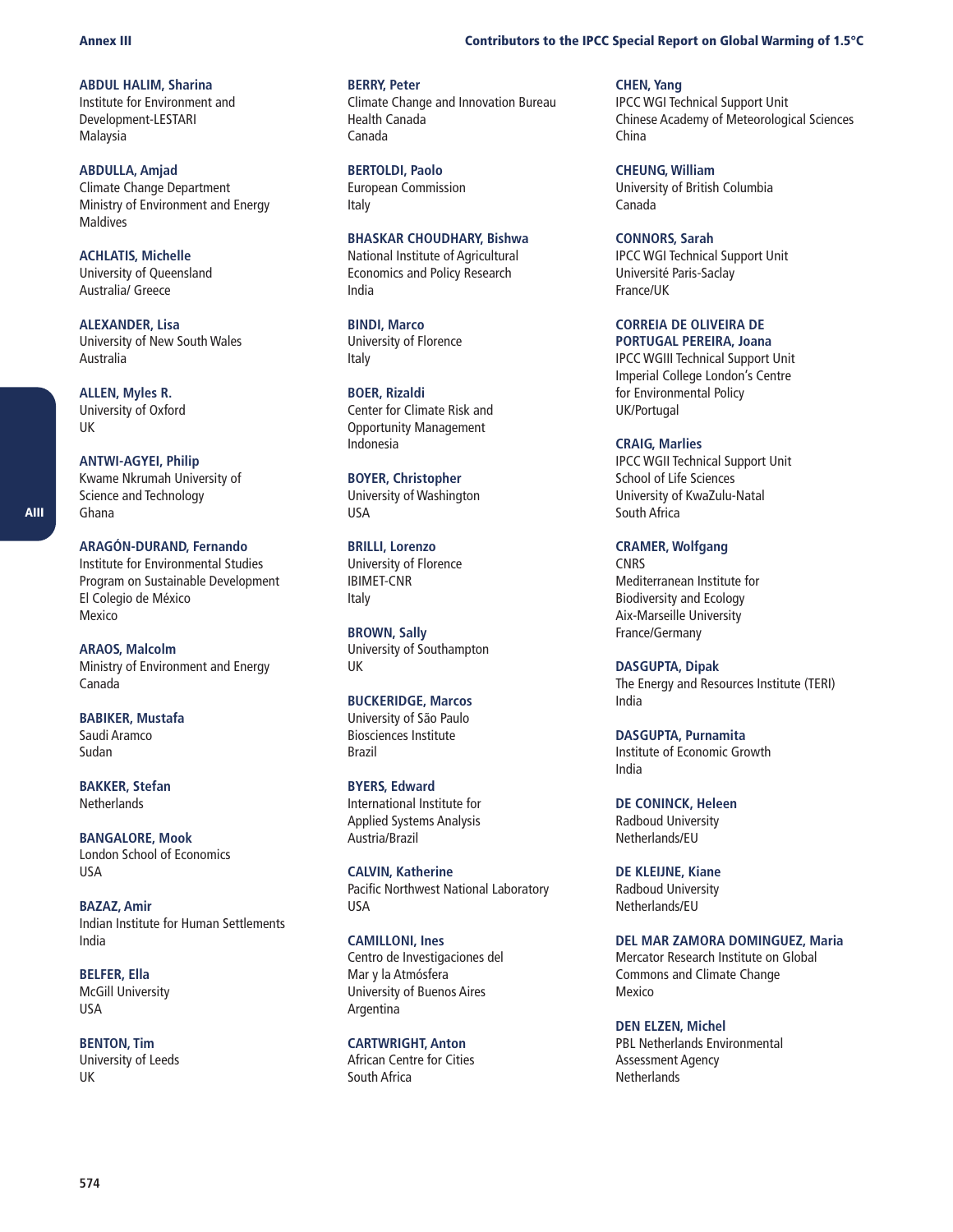# Contributors to the IPCC Special Report on Global Warming of 1.5°C Annex III Annex III

**DIEDHIOU, Arona** Institut de Recherche pour le Développement Ivory Coast/Senegal

**DJALANTE, Riyanti** United Nations University Institute for the Advanced Study of Sustainability (UNU-IAS) Japan/Indonesia

**DONG, Wenjie** Sun Yat-sen University China

**DUBE, Opha Pauline** University of Botswana Botswana

**EAKIN, Hallie** Julie Ann Wrigley Global Institute of Sustainability USA

**EBI, Kristie L.** University of Washington USA

**EDELENBOSCH, Oreane** Politecnico di Milano Italy/Netherlands

**ELGIZOULI IDRIS, Ismail** Private Consultancy Sudan

**ELLIS, Neville** University of Western Australia Australia

**EMMERLING, Johannes** Fondazione Eni Enrico Mattei Italy/Germany

**ENGELBRECHT, Francois** Council for Scientific and Industrial Research South Africa

**EVANS, Jason** University of New South Wales Australia

**FERRAT, Marion** IPCC WGIII Technical Support Unit Imperial College London's Centre for Environmental Policy UK/France

**FIFITA, Solomone** Pacific Community Fiji/Tonga

**FIGUEROA, Maria** Copenhagen Business School Danmark/Venezuela

**FINON, Dominique** Centre International de Recherches sur l'Environnement et le Développement France

**FISCHER, Hubertus** Universität Bern Switzerland

**FISCHLIN, Andreas** Swiss Federal Institute of Technology Switzerland

**FLATO, Greg** Environment and Climate Change Canada Canada

**FORD, James** University of Leeds UK/ Canada

**FORSTER, Piers** University of Leeds UK

**FRAEDRICH, Klaus** Universität Hamburg Germany

**FUGLESTVEDT, Jan** CICERO Center for International Climate Research Norway

**FUSS, Sabine** Mercator Research Institute on Global Commons and Climate Change Germany

**GANASE, Anjani** University of Queensland Australia/Trinidad and Tobago

**GAO, Xuejie** Institute of Atmospheric Physics China

**GASSER, Thomas** International Institute for Applied Systems Analysis Austria/France

**GATTUSO, Jean-Pierre** Institut du développement durable et des relations internationales (IDDRI) CNRS Sorbonne Université France

**GHERSI, Frédéric** Centre International de Recherches sur l'Environnement et le Développement (CIRED) CNRS France

**GILLETT, Nathan** Environment and Climate Change Canada Canada

**GINZBURG, Veronika** Institute of Global Climate and Ecology Roshydromet Russian Federation

**GRANDIS, Adriana** University of São Paulo Biosciences Institute Brazil

**GREVE, Peter** International Institute for Applied Systems Analysis Austria/Germany

**GUILLEN BOLAÑOS, Tania** Climate Service Center (GERICS) Helmholtz-Zentrum Geesthacht Germany/Nicaragua

**GUIOT, Joel CNRS** Aix-Marseille University France

**GUPTA, Mukesh** Asian University for Women of Bangladesh India

**HANASAKI, Naota** National Institute for Environmental Studies Japan

**HANDA, Collins** Technical University of Kenya Kenya

**HAROLD, Jordan** University of East Anglia UK

**HASEGAWA, Tomoko** National Institute for Environmental Studies Japan

**HAUGHEY, Eamon** School of Natural Sciences Trinity College Dublin Ireland

**HAYES, Katie** University of Toronto Canada

AIII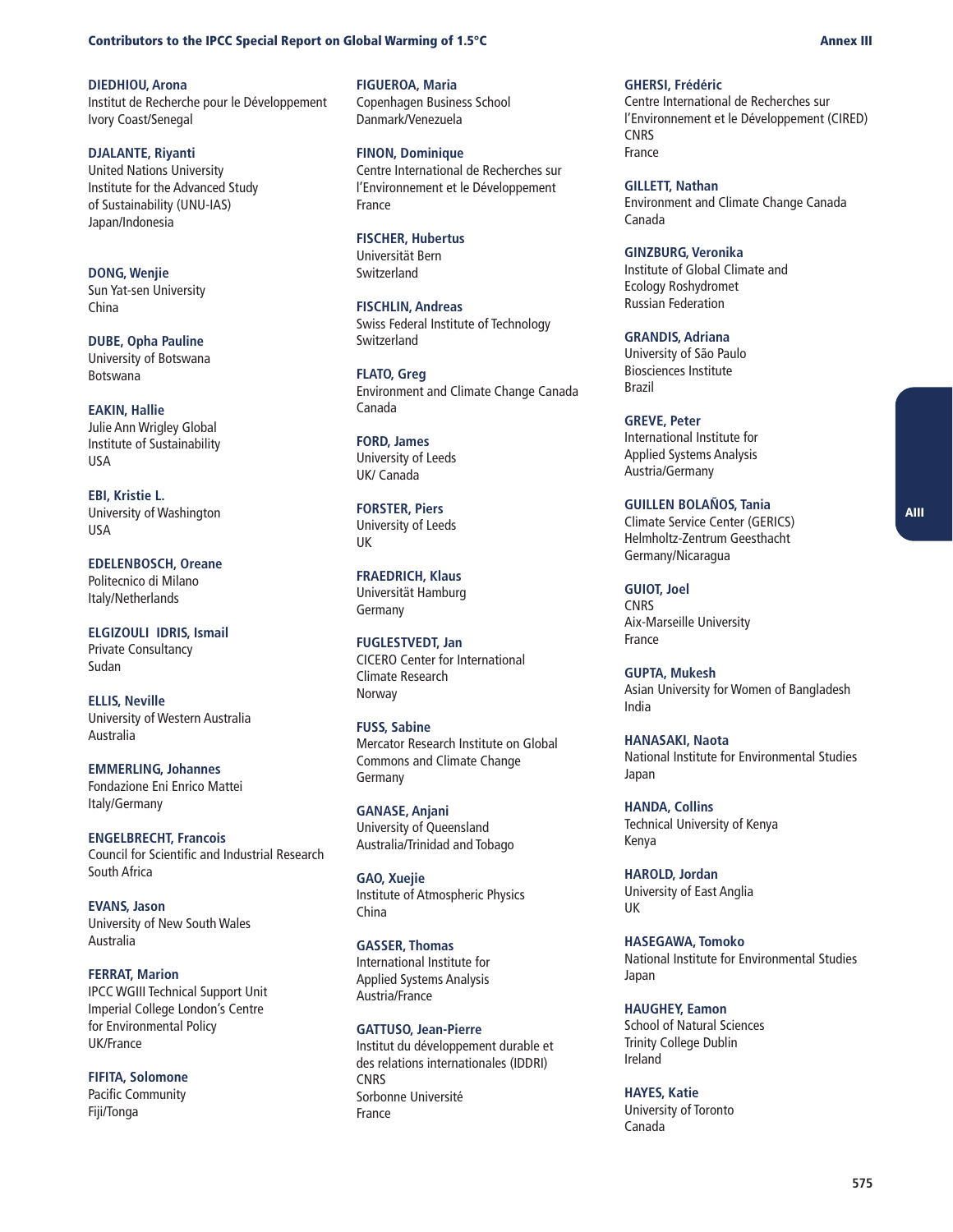**HAYWARD, Bronwyn** University of Canterbury New Zealand

**HE, Chenmin** Peking University China

**HERTWICH, Edgar** Yale University USA/Austria

**HIJIOKA, Yasuaki** National Institute for Environmental Studies Japan

**HINGE SALILI, Diana** University of the South Pacific Laucala Campus Vanuatu

**HIRSCH, Annette** ETH Zurich University of New South Wales Switzerland/Australia

**HOEGH-GULDBERG, Ove** Global Change Institute University of Queensland Australia

**HÖGLUND-ISAKSSON, Lena** International Institute for Applied Systems Analysis Austria/Sweden

**HOURCADE, Jean-Charles** Centre International de Recherches sur l'Environnement et le Développement (CIRED) **CNRS** France

**HOWDEN, Mark** Climate Change Institute Australian National University Australia

**HUMPHREYS, Stephen** London School of Economics and Political Science UK/Ireland

**HUPPMANN, Daniel** International Institute for Applied Systems Analysis Austria

**HUQ, Saleemul** International Centre for Climate Change & Development UK/Bengladesh

# **JACOB, Daniela** Climate Service Center Germany (GERICS) Helmholtz-Zentrum Geesthacht (HZG) Germany

**JAMES, Rachel** Environmental Change Institute University of Oxford UK

**JIANG, Kejun** Energy Research Institute China

**JOHANSEN, Tom Gabriel** Infodesign Lab Norway

**JONES, Chris** Met Office Hadley Centre UK

**JUNG, Thomas** Alfred Wegener Institute Helmholtz Centre for Polar and Marine Research Germany

**KAINUMA, Mikiko** Institute for Global Environmental Strategies Japan

**KALA, Jatin** Murdoch University Australia

**KANNINEN, Markku** University of Helsinki Finland

**KHESHGI, Haroon** ExxonMobil Research and Engineering Company USA

**KLEIN, Richard** Stockholm Environment Institute Netherlands/Germany

**KOBAYASHI, Shigeki** Transport Institute of Central Japan Japan

**KRAKOVSKA, Svitlana** Ukrainian Hydrometeorological Institute Ukraine

**KRIEGLER, Elmar** Potsdam Institute for Climate Impact Research Germany

**KRINNER, Gerhard** Institut de Géosciences de l'Environnement France

**LAWRENCE, David** National Center for Athmospheric Research USA

**LENTON, Tim** University of Exeter UK

**LEY, Debora** Latinoamérica Renovable Guatemala/Mexico

**LIVERMAN, Diana** University of Arizona USA

**LUDERER, Gunnar** Potsdam Institute for Climate Impact Research Germany

**MAHOWALD, Natalie** Cornell University USA

**MARCOTULLIO, Peter** CUNY Institute for Sustainable Cities USA

**MARENGO, Jose Antonio** National Centre for Monitoring and Warning of Natural Disasters Brazil/Peru

**MARKANDYA, Anil** Basque Centre for Climate Change Spain/UK

**MASSERA, Omar** Instituto de Investigaciones en Ecosistemas y Sustentabilidad Universidad Nacional Autonoma de México Mexico

**MASSON-DELMOTTE, Valérie** Co-Chair IPCC WGI France

**MATTHEWS, J. B. Robin** IPCC WGI Technical Support Unit Université Paris-Saclay France/UK

**MCCOLLUM, David** International Institute for Applied Systems Analysis Austria/USA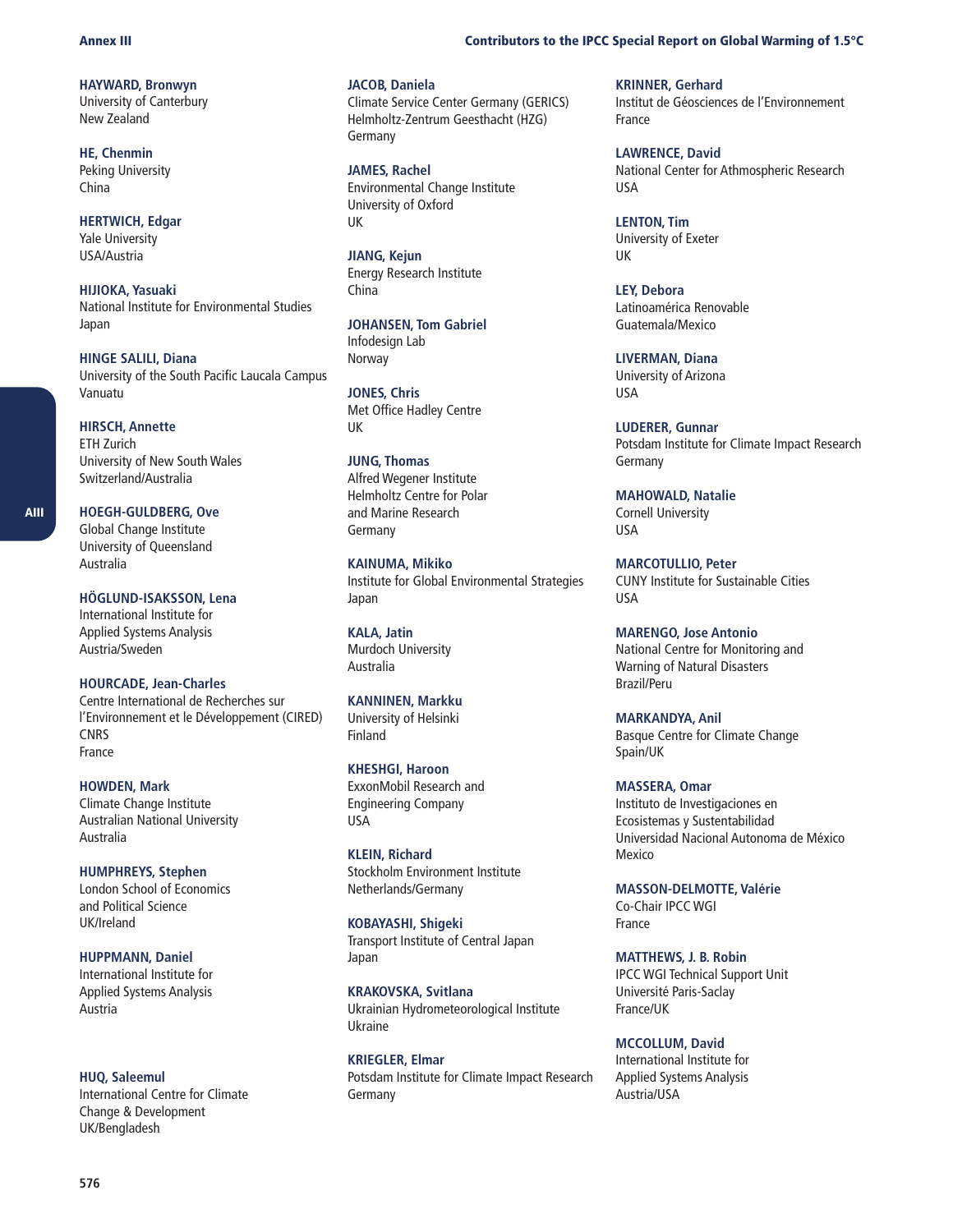# Contributors to the IPCC Special Report on Global Warming of 1.5°C Annex III Annex III

**MCINNES, Kathleen** Commonwealth Scientific and Industrial Research Organisation Australia

**MECHLER, Reinhard** International Institute for Applied Systems Analysis Germany

**MEDHIN, Haileselassie Amaha** Ethiopian Development Research Institute Ethiopia

**MEHROTRA, Shagun** The World Bank The New School USA, India

**MEINSHAUSEN, Malte** The University of Melbourne Australia/Germany

**MEISSNER, Katrin J.** University of New South Wales Sydney Australia

**MILLAR, Richard** University of Oxford UK

**MINTENBECK, Katja** IPCC WGII Technical Support Unit Alfred-Wegener-Institut Bremen Germany

**MITCHELL, Dann** University of Bristol UK

**MIX, Alan C** Oregon State University USA

**MORELLI, Angela** Infodesign Lab Norway

**MOUFOUMA-OKIA, Wilfran** IPCC WGI Technical Support Unit Université Paris-Saclay France/Congo

**MRABET, Rachid** National Institute of Agricultural Research (INRA) Morocco

**MULUGETTA, Yacob** University College London UK/Ethiopia

**MUNDACA, Luis** Lund University Sweden/Chile

**NEWMAN, Pete**r Curtin University Australia

**NICOLAI, Maike** IPCC WGII Technical Support Unit Alfred-Wegener-Institut Bremen Germany

**NOTZ, Dirk** Max-Planck-Institut für Meteorologie Germany

**NURSE, Leonard** The University of West Indies Barbados

**OKEM, Andrew** IPCC WGII Technical Support Unit School of Life Sciences University of KwaZulu Natal South Africa/Nigeria

**OKEREKE Chukwumerije** University of Reading UK, Nigeria

**OLSSON, Lennart** Uppsala University Sweden

**OPIO, Carolyn** Food and Agriculture Organization Uganda

**OPPENHEIMER, Michael** Princeton University USA

**PAIVA HENRIQUE, Karen** University of Western Australia Brazil

**PARKINSON, Simon** International Institute for Applied Systems Analysis Canada

**PATHAK, Minal** IPCC WGIII Technical Support Unit Ahmedabad University India

**PAYNE, Antony** University of Bristol UK

**PAZ, Shlomit** University of Haifa Israel

**PEREIRA, Joy** Institute for Environment and Development Malaysia

**PEREZ, Rosa** Manila Observatory Philippines

**PETERSEN, Juliane** Climate Service Center Germany (GERICS) Helmholtz-Zentrum Geesthacht Germany

**PETZOLD, Jan** IPCC WGII Technical Support Unit Alfred-Wegener-Institut Bremen Germany

**PICHS-MADRUGA, Ramon** Centre for World Economy Studies Cuba

**PIDCOCK, Roz** IPCC WGI Technical Support Unit Université Paris-Saclay France/UK

**PINHO, Patricia Fernanda** University of Sao Paulo Brazil

**PIRANI, Anna** IPCC WGI Technical Support Unit Université Paris-Saclay The Abdus Salam International

Centre for Theoretical Physics Italy/UK

**PLAZZOTTA, Maxime** Météo-France Centre Naional de Recherches Météorologiques France

**POLOCZANSKA, Elvira** IPCC WGII Technical Support Unit Alfred-Wegener-Institut Bremen Germany, UK

**POPP, Alexander** Potsdam Institute for Climate Impact Research Germany

**PÖRTNER, Hans-Otto** Co-Chair IPCC WGII Germany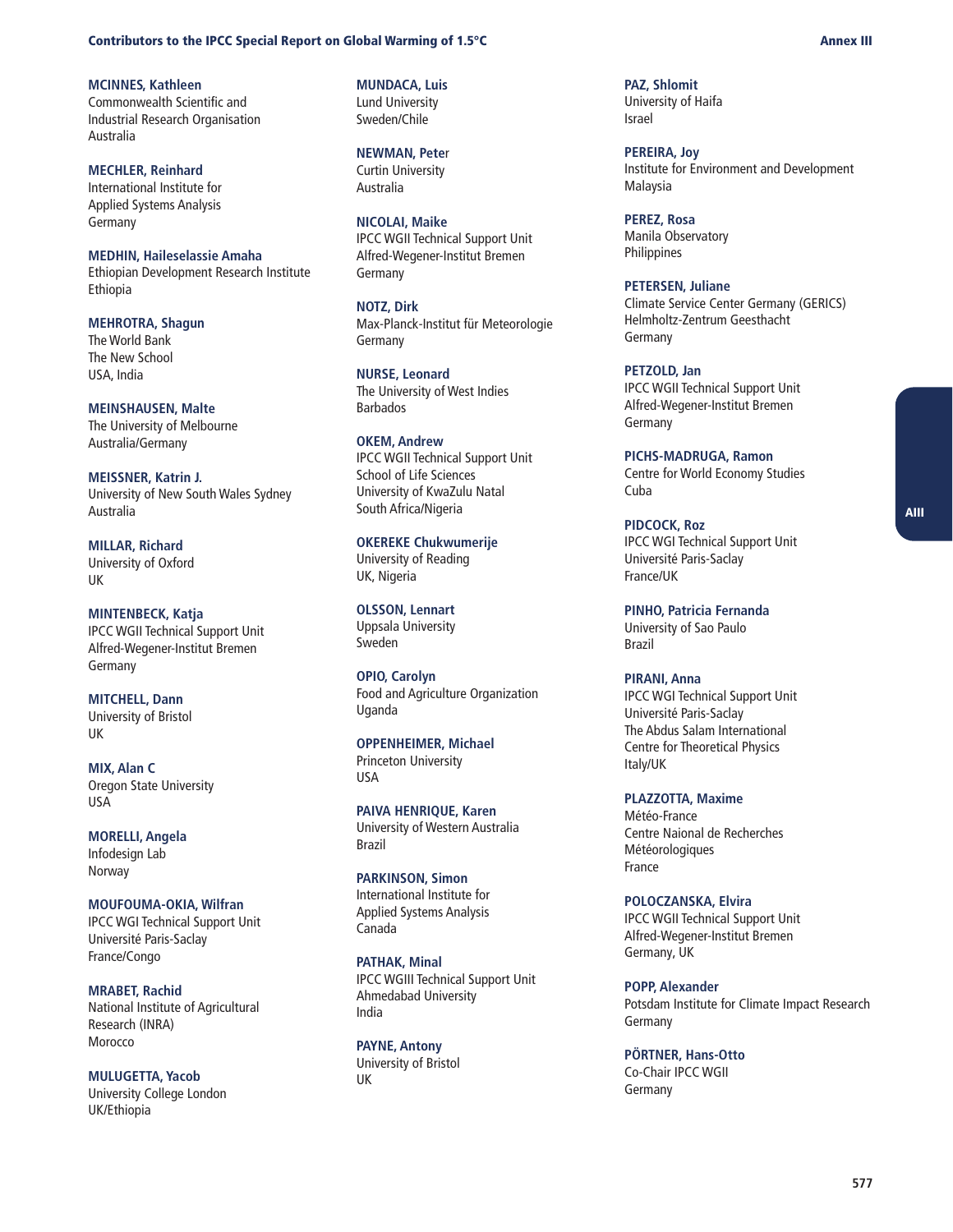**PREUSCHMANN, Swantje** Climate Service Center Germany (GERICS) Helmholtz-Zentrum Geesthacht Germany

**PUROHIT, Pallay** International Institute for Applied Systems Analysis Austria/India

**RAGA, Graciela** Universidad Nacional Autonoma de Mexico Mexico/Argentina

**RAHMAN, Mohammad Feisal** International Centre for Climate Change and Development Bengladesh

**REISINGER, Andy** New Zealand Agricultural Greenhouse Gas Research Centre New Zealand

**REVI, Aromar** Indian Institute for Human Settlements India

**REVOKATOVA, Anastasia** Hydrometeorological Research Centre of Russian Federation Russian Federation

**RHINEY, Kevon** Rutgers University Jamaica

**RIAHI, Keywan** International Institute for Applied Systems Analysis Austria

**RIBES, Aurélien** Centre National de Recherches Météorologiques France

**RICHARDSON, Mark** USA/UK

**RICKELS, Wilfried** Kiel Institute for the World Economy Germany

**ROBERTS, Debra** Co-Chair IPCC WGII South Africa

**ROBERTS, Timmons** Brown University USA

# **ROGELJ, Joeri**

International Institute for Applied Systems Analysis Belgium/Austria

**ROJAS, Maisa** University of Chile Chile

**ROY, Joyashree** Jadavpur University Asian Institute of Technology Thailand/India

**SANCHEZ, Roberto** El Colegio de la Frontera Norte Mexico

**SAUNDERS, Harry** Independent Canada/USA

**SCHÄDEL, Christina** Northern Arizona University USA/Switzerland

**SCHAEFFER, Roberto** Universidade Federal do Rio de Janeiro Brazil

**SCHEUFFELE, Hanna** IPCC WGII Technical Support Unit Alfred-Wegener-Institut Bremen Germany

**SCHIPPER, Lisa** Environmental Change Institute University of Oxford UK/Sweden

**SCHLEUSSNER, Carl-Friedrich** Potsdam Institute for Climate Impact Research Humboldt University Germany

**SCHMIDT, Jörn** Christian-Albrechts-Universität zu Kiel Germany

**SCHULTZ, Seth** C40 Cities Climate Leadership Group USA

**SCOTT, Daniel** University of Waterloo Canada

**SÉFÉRIAN, Roland** Centre National de Recherches Météorologiques France

**SENEVIRATNE, Sonia I.** Swiss Federal Institute of Technology Switzerland

**SHERSTYUKOV, Boris** Russian Research Institute of Hydrometeorological Information World Data Centre Russian Federation

**SHINDELL, Drew** Duke University USA

**SHUKLA, Priyadarshi R.** Co-Chair IPCC WGIII India

**SILLMANN, Jana** Center for International Climate Research Germany/Norway

**SINGH, Chandni** Indian Institute for Human Settlements India

**SKEA, Jim** Co-Chair IPCC WGIII UK

**SLADE, Raphael** IPCC WGIII Technical Support Unit Imperial College London's Centre for Environmental Policy UK

**SMITH, Chris** University of Leeds UK

**SMITH, Christopher** UK

**SMITH, Pete** University of Aberdeen UK

**SOLECKI, William** City University of New York USA

**SOME, Shreya** Jadavpur University India

**SPAROVEK, Gerd** Universidade de São Paulo Escola Superior de Agricultura Luiz de Queiroz Brazil